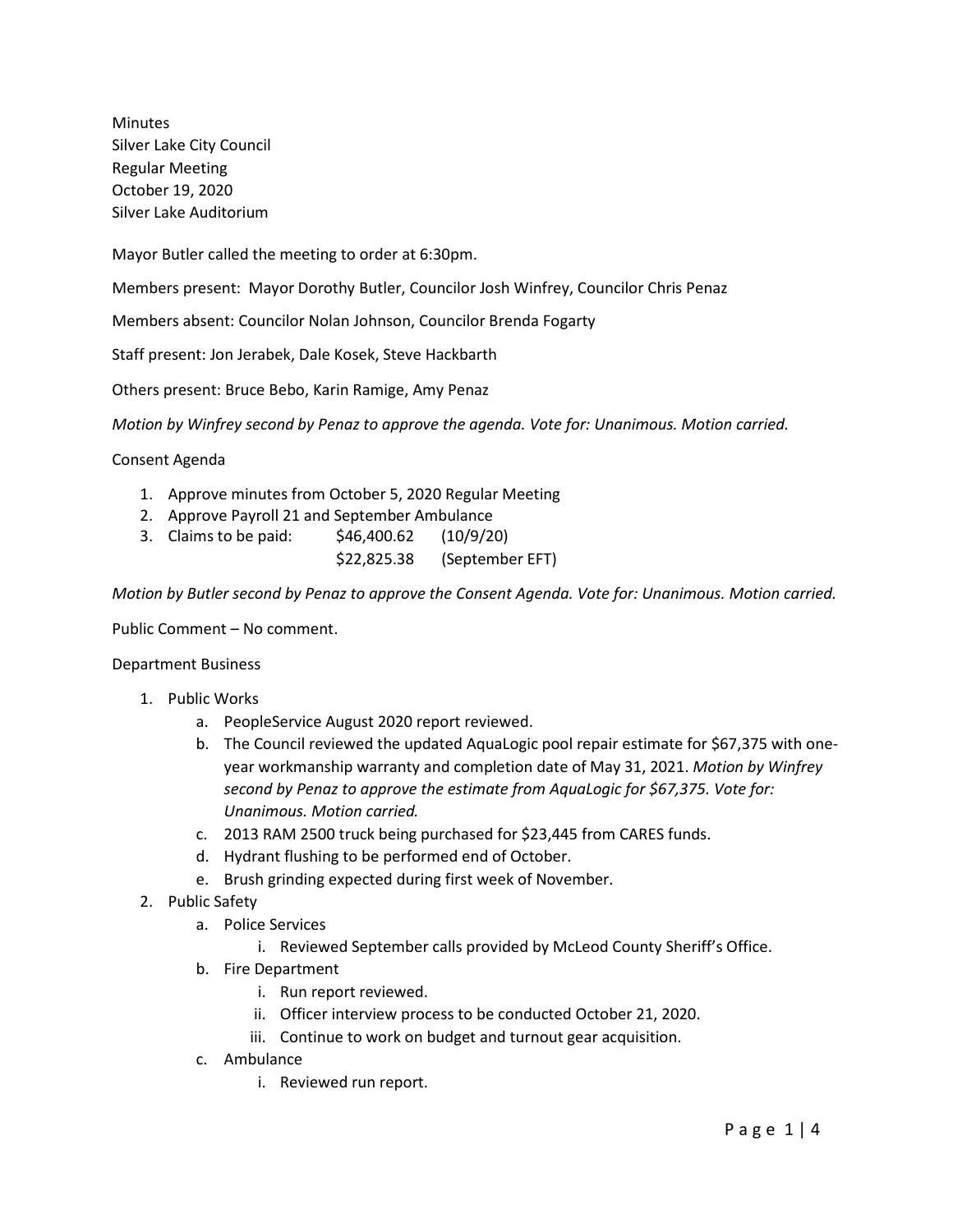- ii. Request to terminate Anne LeClaire due to expiration of EMT license. LeClaire has not worked since November 2019 and has not communicated intentions with City. *Motion by Butler second by Winfrey to approve termination of EMT Anne LeClaire effective October 19, 2020. Vote for: Unanimous. Motion carried.*
- iii. Working on 2021 budget, Shop with Script, and Ambulance room.
- 3. Municipal Liquor Store
	- a. Sales for September were \$48,194.27 with a loss of \$1,019.27. Year-to-date sales were \$424,050.79 with a loss of \$414.33.
	- b. Request to approve annual review for part-time Bartender Bonnie Dahl. *Motion by Penaz second by Butler to approve annual review for Bonnie Dahl and to retain with no wage increase due to being at top of scale for position. Vote for: Unanimous. Motion carried.*
	- c. Request to approve hire of part-time Bartender Brittany Kneer. Kneer was approved by Personnel Committee on September 10, 2020*. Motion by Penaz second by Winfrey to approve hire of part-time Bartender Brittany Kneer at \$10.53 per hour. Vote for: Unanimous. Motion carried.*
	- d. Pool leagues are starting in October, Monday Night Poker Draws being held, and patio to be taken down October 20, 2020.
- 4. Recreation
	- a. No report.
- 5. Community Development
	- a. Planning Commission met on October 13, 2020. Member Connie Kratzke submitted a letter of resignation but will continue to serve until a replacement is appointed. Planning Commission reviewed McLeod County Local Hazard Mitigation Survey. Survey was also reviewed by Deputy Emergency Manager Dale Kosek, Clerk Jerabek, and EMT Duane Wawrzyniak.
- 6. Administration
	- a. September Treasurer's Report.
	- b. Discussed current drug and alcohol testing procedure for non-DOT personnel.
	- c. Peddler's Permit issued for Gregory Green from October 19, 2020 November 19, 2020 for solar farm subscriptions through US Solar. Discussed posting permits issued for public to verify.
	- d. Request to approve 2013 Ford Explorer squad to be used for general City use by all departments. Expenses would be based on usage by departments. Council discussed waiting on action until full Council present. *Motion by Winfrey second by Penaz to approve utilizing the 2013 Ford Explorer as a general City vehicle to be used by all departments. Vote for: Winfrey, Penaz. Abstained: Butler (Allow absent Councilors to vote). Motion carried.*
	- e. Request to approve Vehicle Use Policy for City owned vehicles. The Council discussed how an employee is defined and whether volunteers should be allowed to use vehicles. Clerk Jerabek to add more information to policy and review at next meeting.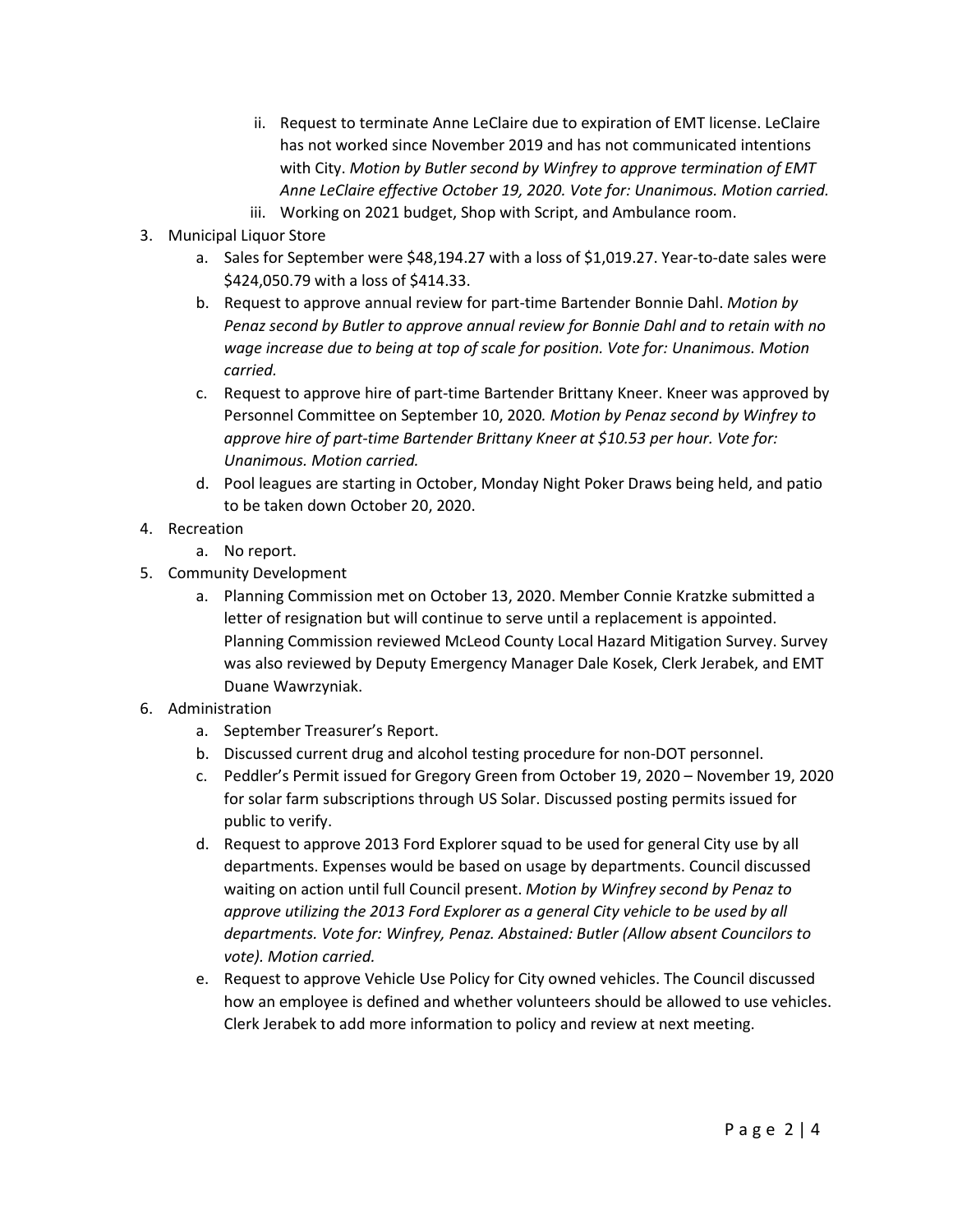Old Business

- 1. Preliminary Engineering Report Update. SEH is working on finalizing PER and Duluth Archeology Center is working to complete the Architectural Review.
- 2. Local State of Emergency. The Council discussed keeping the Local State of Emergency in place to follow Governor Walz' extension of the Peacetime Emergency.
- 3. Coronavirus Relief Fund Allocation. The Council reviewed multiple requests for items to purchase with the CARES fund money received by the City. *Motion by Butler second by Penaz to approve \$3,100 of the CARES funds for five iPads for the City Council for remote meeting access. Vote for: Butler, Penaz. Vote against: Winfrey. Motion carried.*

*Motion by Penaz second by Butler to approve \$3,770 plus tax of the CARES funds for an automatic glasswasher at the MLS to ensure complete sanitization of glassware between uses. Vote for: Unanimous. Motion carried.* 

*Motion by Butler second by Penaz to approve \$7,500 of the CARES funds for two ZOE 740 Select Vital Sign Units with carrying cases for the Fire Department. Vote for: Unanimous. Motion carried.*

*Motion by Penaz second by Butler to approve \$4,700 of the CARES funds for two UV air purifier systems and one furnace to operate one purifier system for the MLS. Vote for: Unanimous. Motion carried.* 

*Motion by Butler second by Penaz to approve \$3,430 of the CARES funds for installing five automatic handwashing sinks at the MLS. Vote for: Unanimous. Motion carried. Motion by Butler second by Penaz to approve \$1,970 of the CARES funds for installing an automatic flushing toilet and an automatic handwashing sink at the Public Works building. Vote for: Unanimous. Motion carried.*

- 4. Farmland Lease. Public Works Supervisor Dale Kosek and Mayor Butler presented the high bid of \$212 per acre received by Chad Bandas for renting the 37.65 acres of farmland owned by the City. Three bids were received. *Motion by Winfrey second by Penaz to approve "Resolution 20- 21: Resolution Approving Land Lease Agreement" outlining a 3-year lease of 37.65 acres of farmland by Chad Bandas from January 1, 2021 through December 31, 2023 in the amount of \$212 per acre. Vote for: Unanimous. Motion carried.*
- 5. 2021 Budget. The Council reviewed the current proposed budget for 2021 with a General Fund Levy increase of 0.86% over the 2020 levy amount. Department Heads will continue to review expenses and revenues.

#### New Business

1. Data Practices Policies. Request to approve "Resolution 20-19: Resolution Approving Data Practices Policies" regarding data requests by the public and the data subject as required by MN Statute 13.025 and 13.03. The policies outline the process for requests as well as a fee structure. *Motion by Butler second by Penaz to approve Resolution 20-19. Vote for: Unanimous. Motion carried.* Request to approve "Resolution 20-20: Resolution Appointing A Responsible Authority and Assigning Duties" assigning Clerk Jon Jerabek as the Responsible Authority of data policies as required by MN Statute 13.02. *Motion by Butler second by Winfrey to approve Resolution 20- 20. Vote for: Unanimous. Motion carried.*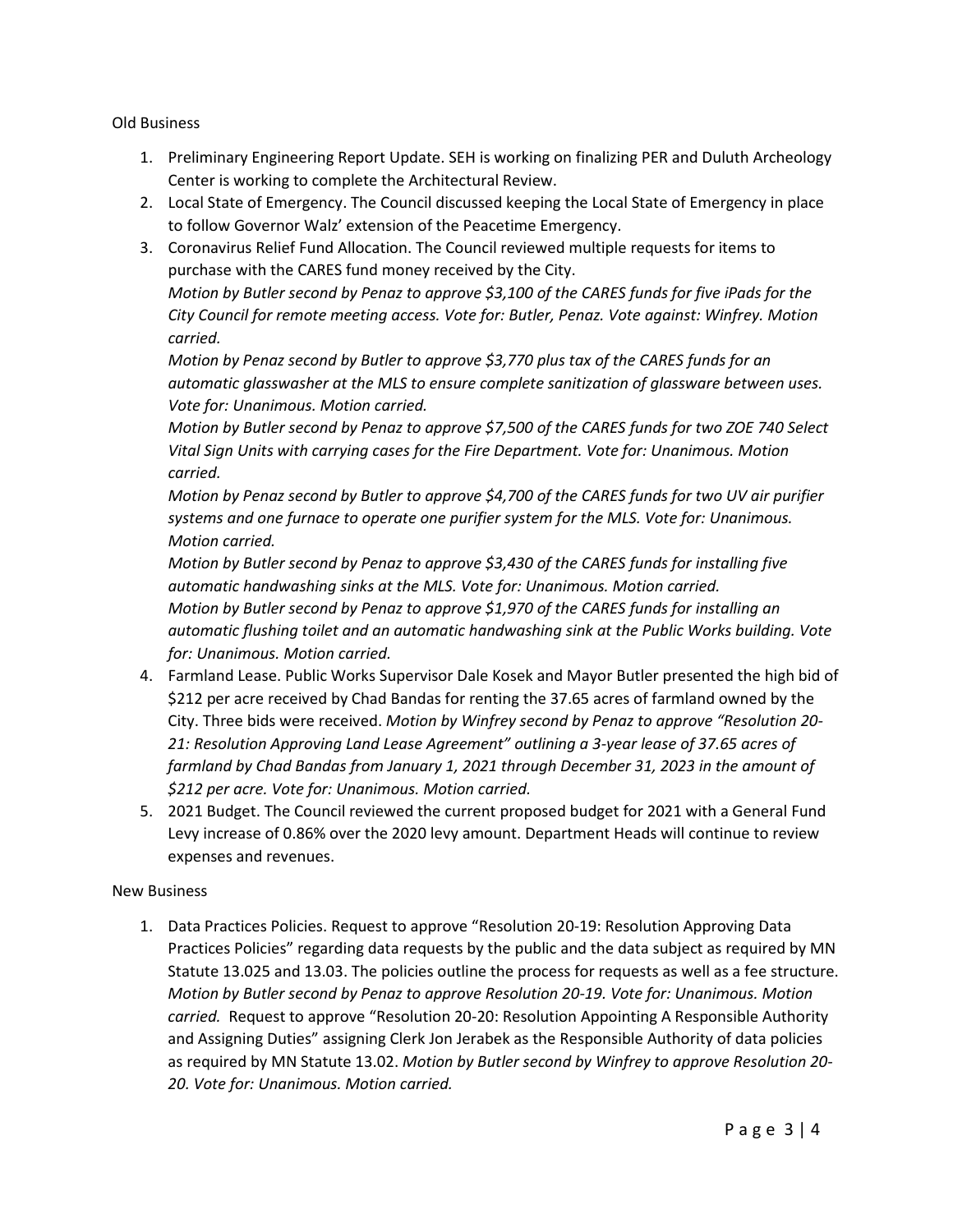2. 2021 Fee Schedule. The Council reviewed the current Fee Schedule and possible changes for 2021 including increasing the Stormwater Utility Fee Basic System Rate from 4 to 6 and setting the water meter fee at City cost plus 5%. Clerk Jerabek to work with Ambulance Chief Steve Hackbarth on service charges review and MLS Manager Darrell Kaczmarek on Auditorium rent fees.

Open Discussion

1. Discussed delinquent utility bills and if payments have been made.

*Motion by Butler second by Winfrey to adjourn this regular meeting of the Silver Lake City Council. Vote for: Unanimous. Motion carried.*

Meeting adjourned at 7:54pm.

Seal of the City:

Jon Jerabek, Clerk/Treasurer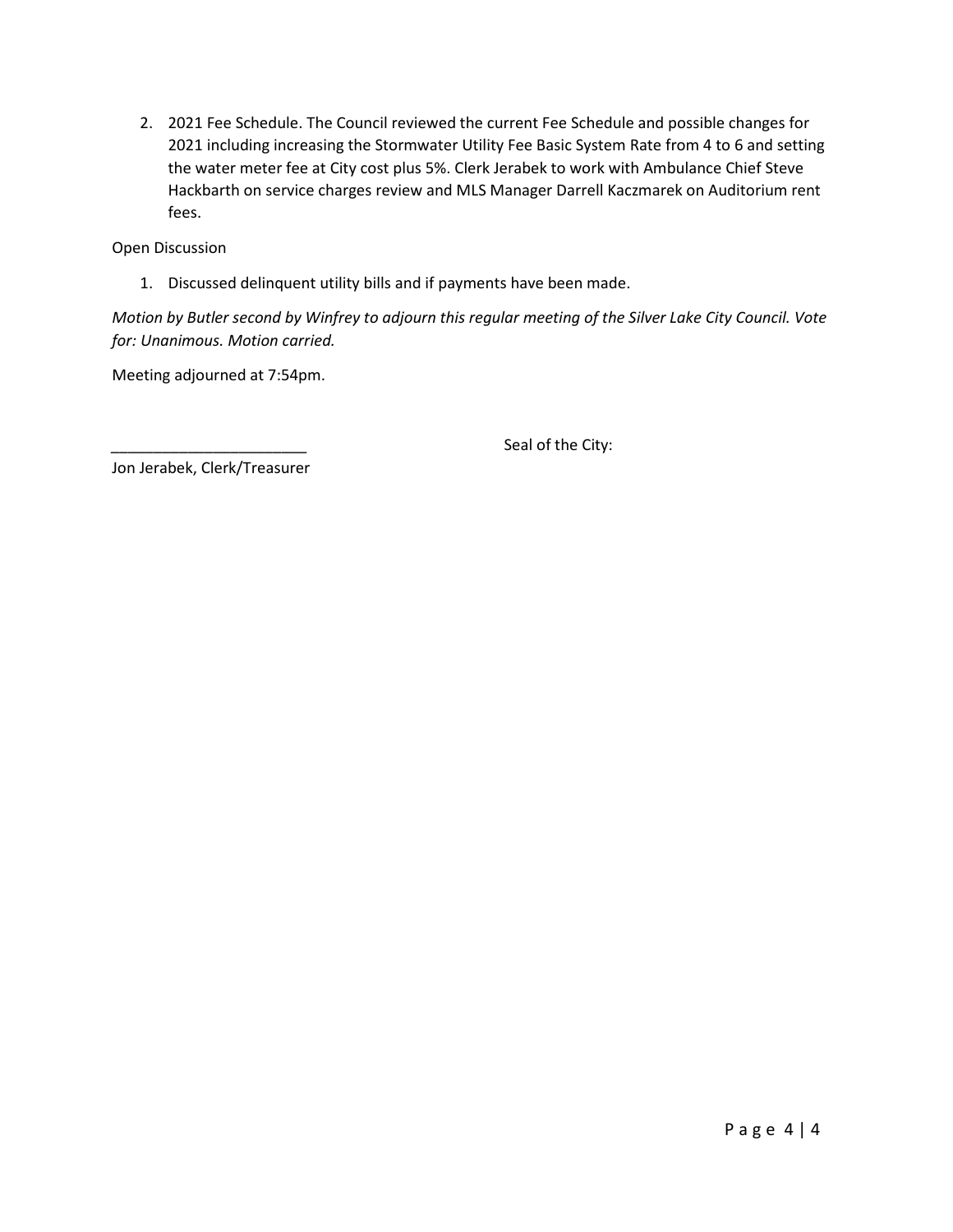# **CITY COUNCIL**

# **CITY OF SILVER LAKE**  $\mathcal{L}_\text{G}$  , and the contribution of the contribution of the contribution of the contribution of the contribution of the contribution of the contribution of the contribution of the contribution of the contribution of t

# **RESOLUTION 20-19: RESOLUTION APPROVING DATA PRACTICES POLICIES**

**WHEREAS**, Minnesota Statutes, section 13.025 subdivision 2 and subdivision 3 and section 13.03 requires government entities to adopt a Data Practices Policy for the Public and a Data Practices Policy for the Data Subject, and

**WHEREAS**, the policies developed have been obtained from sample policies provided by the MN Department of Administration Data Practices office,

**THEREFORE BE IT RESOLVED**, by the City Council of the City of Silver Lake, McLeod County, Minnesota that the City approves the Data Practices Policy for the Public and the Data Practices Policy for the Data Subject.

Adopted by the Council this 19<sup>th</sup> day of October, 2020.

 $\mathcal{L}_\text{max}$  and  $\mathcal{L}_\text{max}$  and  $\mathcal{L}_\text{max}$  and  $\mathcal{L}_\text{max}$ 

Dorothy Butler, Mayor

Seal of The City:

Jon Jerabek, City Clerk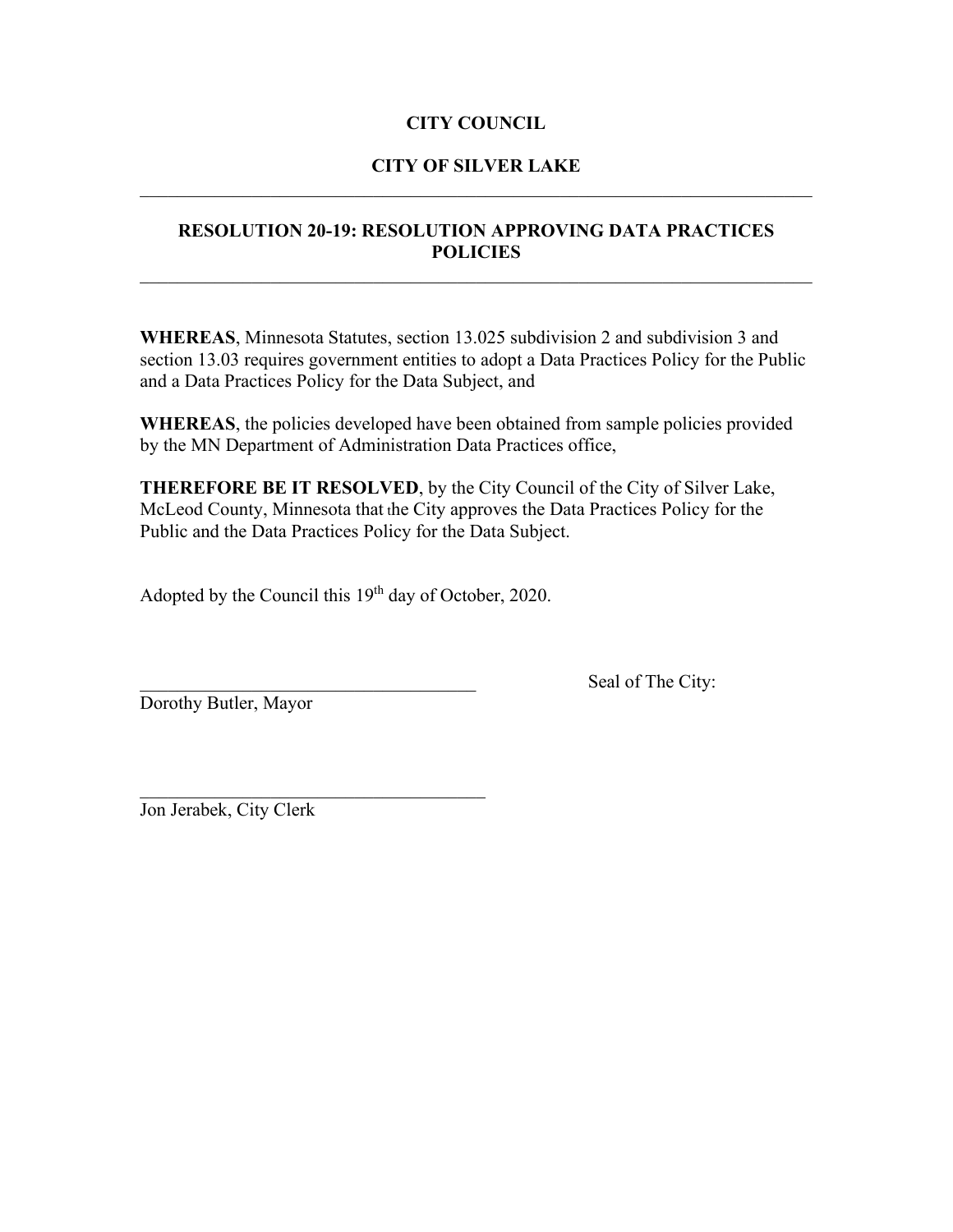# **CITY COUNCIL**

## **CITY OF SILVER LAKE**  $\mathcal{L}_\text{G}$  , and the contribution of the contribution of the contribution of the contribution of the contribution of the contribution of the contribution of the contribution of the contribution of the contribution of t

# **RESOLUTION 20-20: RESOLUTION APPOINTING A RESPONSIBLE AUTHORITY AND ASSIGING DUTIES**

**WHEREAS**, Minnesota Statutes, section 13.02, subdivision 16, as amended, requires that the City of Silver Lake appoint one person as the Responsible Authority to administer the requirements for collection, storage, use, and dissemination of data on individuals within the City and,

**WHEREAS**, the Silver Lake City Council shares concern expressed by the Legislature on the responsible use of all City data and wishes to satisfy this concern by immediately appointing an administratively qualified Responsible Authority as required under the statute

**THEREFORE BE IT RESOLVED**, by the City Council of the City of Silver Lake, McLeod County, Minnesota that the City appoints Jon Jerabek, Clerk/Treasurer, as the Responsible Authority for the purposes of meeting all requirements of Minnesota Statutes, chapter 13 as amended, and with rules as lawfully promulgated by the commissioner of Administration.

**BE IT FURTHER RESOLVED**, the Responsible Authority shall require the requesting party to pay the actual cost of making, certifying, and compiling copies and of preparing summary data, as allowed by Minnesota Statutes, chapter 13 and by Minnesota Rules, chapter 1205, as amended.

Adopted by the Council this 19<sup>th</sup> day of October, 2020.

 $\mathcal{L}_\text{max}$  and  $\mathcal{L}_\text{max}$  and  $\mathcal{L}_\text{max}$  and  $\mathcal{L}_\text{max}$ 

Dorothy Butler, Mayor

Seal of The City:

Jon Jerabek, City Clerk